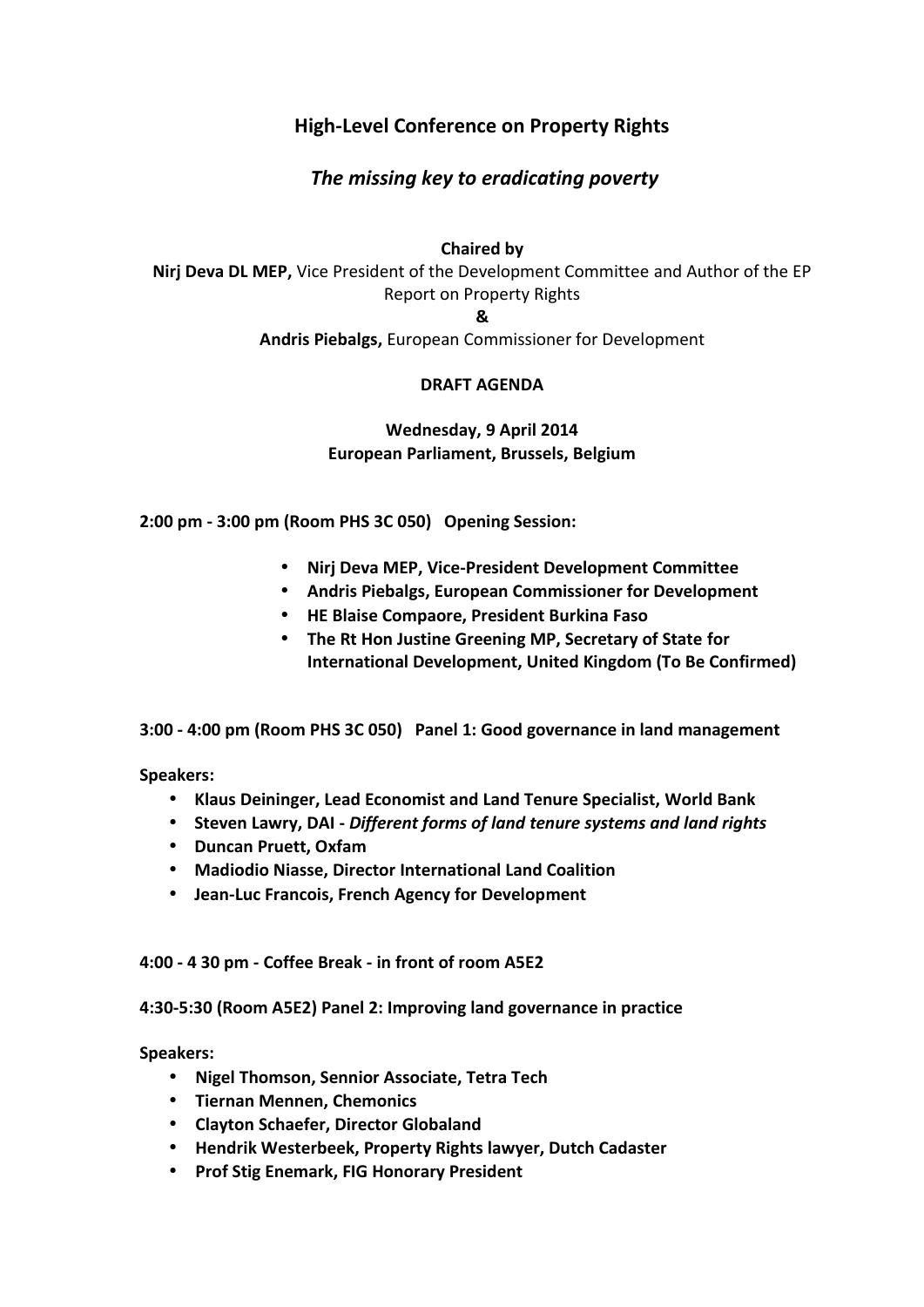**5:30-6:30 Panel 3: Looking ahead: Challenges for the EU and the international development community**

**Speakers:**

- **Maria Helena Semedo, Deputy Director General, FAO**
- **Joan C. Kagwanja, Chief, Land Policy Initiative, UNECA**
- **•** Solomon Haile, GLTN, UN Habitat
- **Robert Buergenthal, Senior Director Thomson Reuters**
- **Ms. Gerda Verburg - Chair of the CFS Bureau and Advisory Group (Committee on World Food Security)**

**18:30-19:00 (Room A5E2) Closing session: Placing Property Rights and Land tenure Security on the post - 2015 agenda**

**Speakers:**

- **HE Raymond Tshibanda, The DRC Minister for Foreign Affairs**
- **HE Pierre Mabiala, Minister for Land Affairs and Public Domain, The Republic of Congo - Brazzaville**
- **HE Mamadou Sangafowa Coulibaly, Minister of Agriculture, The Ivory Coast**
- **Dacian Ciolos, European Commissioner for Agriculture**

**Ceremony of signature between of a European Commission - FAO contract on land tenure**

**19:00 VIP Cocktail Reception**

**\*\*\***

*Among attendees:*

- *Developing countries Ambassadors to the EU*
- *Permanent Representations of Member States*
- *MEPs, Council members*
- *Large number of NGOs based in Brussels*
- *Private sector*
- *Representatives from African Development Bank, Asian Development Bank, European Investment Bank, Latin America Development Bank*